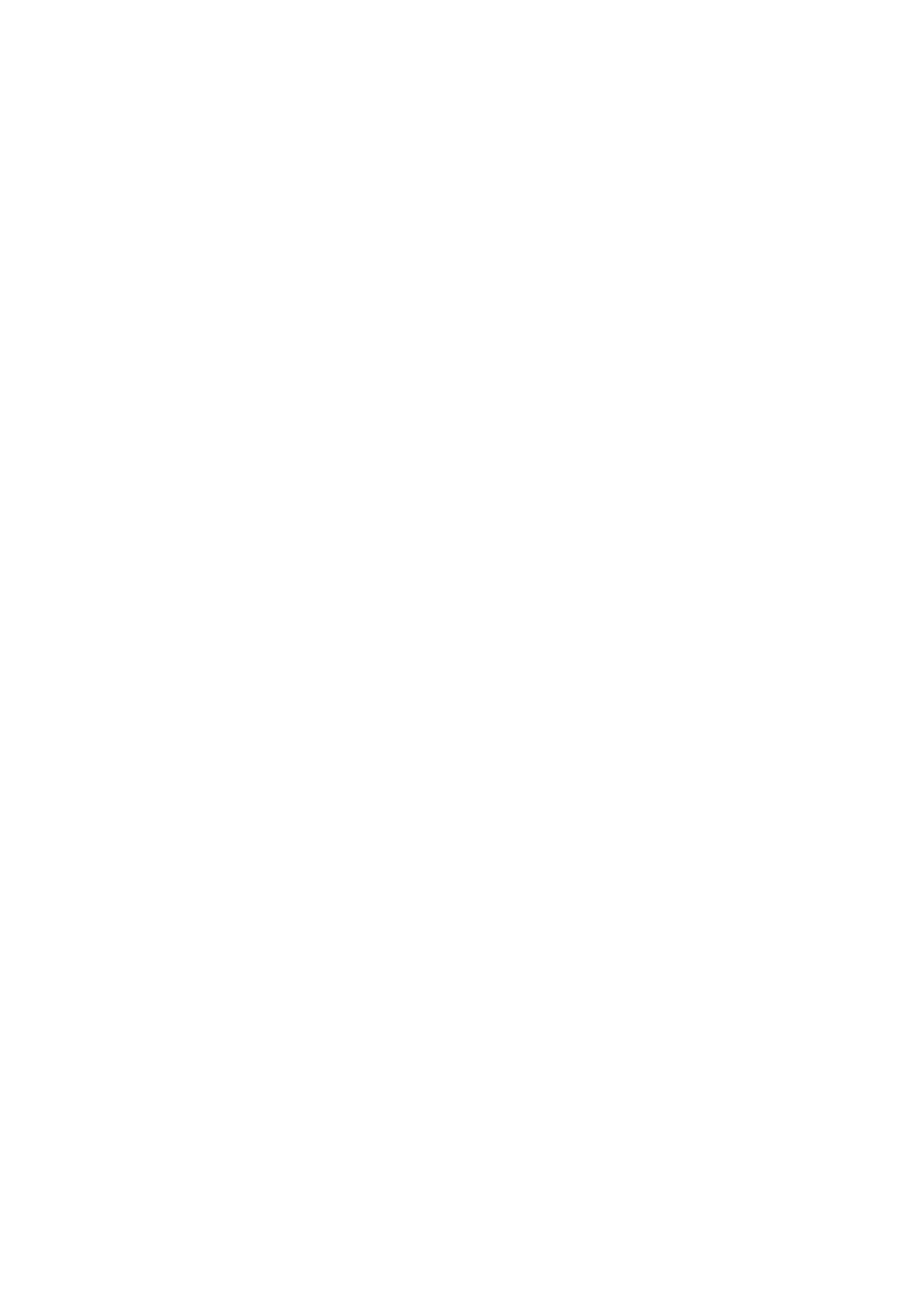# **Fishery Report 2016:** *Dissostichus eleginoides* **Prince Edward Islands, South African EEZ (Subareas 58.6 and 58.7 and part of Area 51)**

### **Introduction to the fishery**

1. This report describes the licensed longline fishery for Patagonian toothfish (*Dissostichus eleginoides*) in the South African exclusive economic zone (EEZ) at the Prince Edward Islands, which includes a portion each of Subareas 58.6 and 58.7 and Division 58.4.4a and also extends into FAO Area 51, outside the CAMLR Convention Area. No current legal fishery exists outside areas of national jurisdiction in either Subareas 58.6 or 58.7 or Division 58.4.4a.

2. Reports of substantial illegal fishing prompted South Africa to establish a legal fishery around its EEZ in 1996 and five experimental permits, with a total catch limit of 2 500 tonnes, were issued for 1997.

3. Within the South African EEZs, catch limits for target and by-catch species, as well as vessel licensing, are assigned by South Africa. In 2005, South Africa licensed five operators with fixed proportional allocations and a catch limit of 450 tonnes, to undertake fishing in its EEZ at the Prince Edward Islands. Between 2006 and 2010, only one operator, holding 27% of the catch limit, had been active in the fishery but in 2010, a second vessel licensed to catch the remaining 73%, entered the fishery.

4. Some experimental pot fishing was undertaken during 2004 and 2005, but historically, most of the catch was taken with autoline and Spanish longline. In 2008, trotlines were introduced in response to high levels of catch depredation by killer whales (*Orcinus orca*) and by 2011 these have largely replaced Spanish longlines.

#### **Reported catches**

5. Reported catches of *D. eleginoides* are presented in Table 1. The highest reported catches are taken from the Subarea 58.7 sector of the EEZ. Catches decreased from 2005 to a low of 72 tonnes in 2009 after which catches increased to more than 200 tonnes and have remained steady to the present season.

6. In 2016 two vessels, the *El Shaddai* and the *Koryo Maru No. 11*, caught a combined total of 208 tonnes of *D. eleginoides* (Table 1).

7. Fishing effort in the South African EEZ is concentrated to the north and the east of the Prince Edward Islands with the highest catches (>1 000 tonnes) being recorded from the Subarea 58.7 sector. No targeted fishing activity is permitted within the Division 58.4.4a sector of the South African EEZ.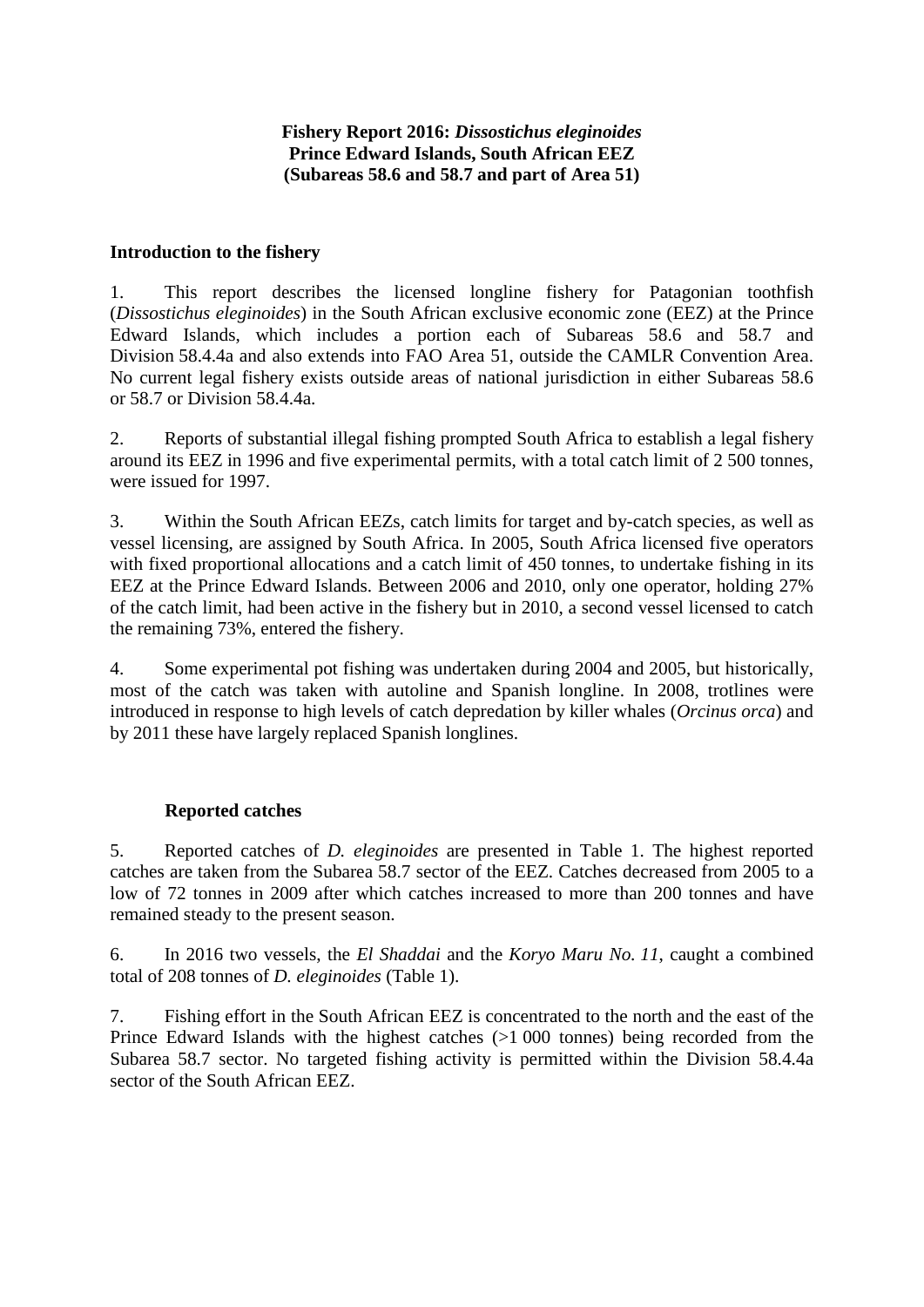| Season |     |              | Reported catch (tonnes) | Estimated | Total            |          |  |  |
|--------|-----|--------------|-------------------------|-----------|------------------|----------|--|--|
|        |     | Area/subarea |                         | Total     | <b>IUU</b> catch | removal  |  |  |
|        | 51  | 58.6         | 58.7                    |           | (tonnes)         | (tonnes) |  |  |
| 1996   | 175 | 73           | 869                     | 1116      | 4958             | 6074     |  |  |
| 1997   | 353 | 53           | 1193                    | 1599      | 7327             | 8926     |  |  |
| 1998   | 1   | 267          | 637                     | 904       | 598              | 1502     |  |  |
| 1999   | 62  | 275          | 301                     | 638       | 173              | 811      |  |  |
| 2000   | 94  | 79           | 1015                    | 1188      | 191              | 1379     |  |  |
| 2001   | 42  | 36           | 235                     | 313       | 120              | 433      |  |  |
| 2002   | 34  | 67           | 98                      | 199       | 78               | 277      |  |  |
| 2003   | 46  | 39           | 219                     | 304       | 120              | 424      |  |  |
| 2004   | 33  | 71           | 133                     | 237       | 48               | 285      |  |  |
| 2005   | 53  | 79           | 142                     | 274       | 60               | 334      |  |  |
| 2006   | 22  | 27           | 124                     | 172       | 0                | 172      |  |  |
| 2007   | 41  | 26           | 148                     | 216       | 0                | 216      |  |  |
| 2008   | 21  | 55           | 69                      | 145       | 0                | 145      |  |  |
| 2009   | 30  | 22           | 20                      | 72        | 0                | 72       |  |  |
| 2010   | 74  | 77           | 72                      | 224       | $\overline{0}$   | 224      |  |  |
| 2011   | 161 | 33           | 92                      | 286       | $\theta$         | 286      |  |  |
| 2012   | 141 | 32           | 221                     | 394       | $\theta$         | 394      |  |  |
| 2013   | 90  | 23           | 157                     | 270       | $\overline{0}$   | 270      |  |  |
| 2014   | 90  | 18           | 258                     | 366       | $\overline{0}$   | 366      |  |  |
| 2015   | 153 | 80           | 230                     | 463       | $\Omega$         | 463      |  |  |
| 2016*  | 86  | 76           | 154                     | 316       |                  | 316      |  |  |

Table 1: Catch history for *Dissostichus eleginoides* in the South African EEZ (Subareas 58.6 and 58.7 and FAO Area 51) and estimated IUU catch in tonnes. (Source: STATLANT data and agreed estimates of IUU fishing (Subarea 58.7).)

\* Catch data to September 2016.

### **Illegal, unreported and unregulated (IUU) fishing**

8. Although the illegal, unreported and unregulated (IUU) fishing in the South African EEZ at the Prince Edward Islands was first detected in 1995, the illegal exploitation of *D. eleginoides* is thought to have started in 1994 and continued until at least 2005.

9. An analysis presented by Brandão et al. (2002) estimated that the IUU catch of *D. eleginoides* for the South African EEZ in 1996 and 1997 was 21 350 tonnes, which is more than the total legal catch taken over the history of the fishery, including all IUU catch subsequent to 1997.

10. Estimates of IUU catch in Subarea 58.7 are presented in Table 1, while those estimates for Subarea 58.6 are described in the Fishery Report for the French EEZ at Crozet Island. There have been no official reports of IUU fishing in the South African EEZ since 2006 and, following the recognition of methodological issues in its assessment, no estimates of the IUU catch of *Dissostichus* spp. have been provided since 2011 (SC-CAMLR-XXIX, paragraph 6.5). However, the recovery of IUU fishing gear and unconfirmed reports of IUU vessels in Subarea 58.6 and Division 58.4.4 indicate that undetected IUU activity may continue to occur in this area.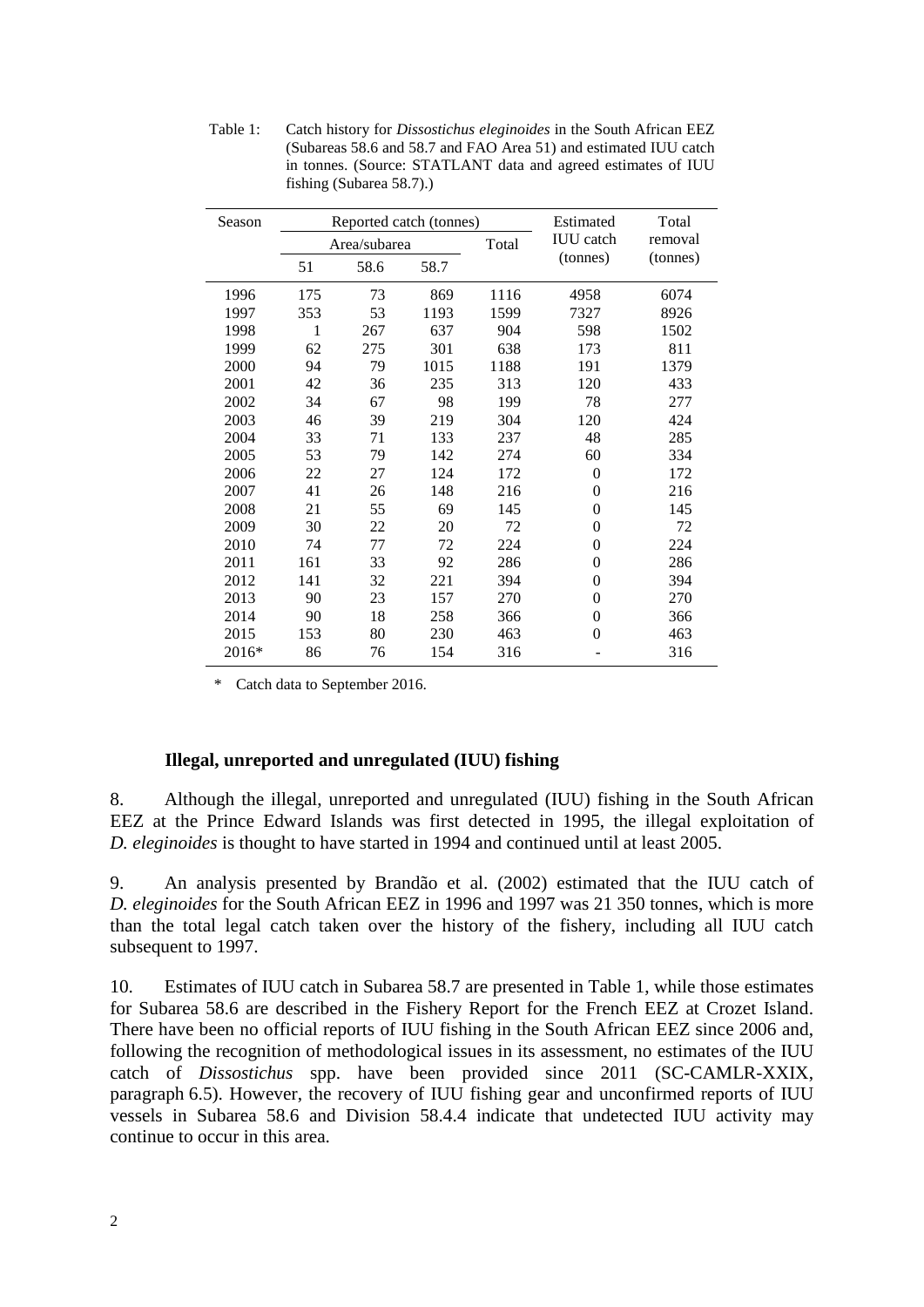#### **Data collection**

#### **Biological data**

11. The collection of biological data is conducted as part of the CCAMLR Scheme of International Scientific Observation. In longline fisheries targeting *D. eleginoides*, biological data collection includes representative samples of length, weight, sex and maturity stage, as well as collection of otoliths for age determination of the target and most frequently taken by-catch species.

#### **Length distributions of catches**

12. The length-frequency distributions of *D. eleginoides* caught by longline in the South African EEZ from 2007 to 2016 are presented in Figure 1. These length-frequency distributions are unweighted (i.e. they have not been adjusted for factors such as the size of the catches from which they were collected). The interannual variability exhibited in the figure may reflect differences in the fished population but is also likely to reflect changes in the gear used, the number of vessels in the fishery and the spatial and temporal distribution of fishing.



Figure 1: Annual length-frequency distributions of *Dissostichus eleginoides* caught in the South African EEZ from 2007 to 2016. The number of hauls from which fish were measured (N) and the number of fish measured (n) in each year are provided.

13. The majority of *D. eleginoides* caught ranged from 50 to 120 cm in total length, with a single strong mode at approximately 60–80 cm in 2004, shifting left from 2005 onward. The increased proportion of large *D. eleginoides* most likely reflects the gradual change in gear type from the use of Spanish longline to trotline.

#### **Tagging**

14. To date, a total of 992 *D. eleginoides* have been tagged and 33 have been recaptured in the South African EEZ, 10 of which were caught in 2013 (Table 2).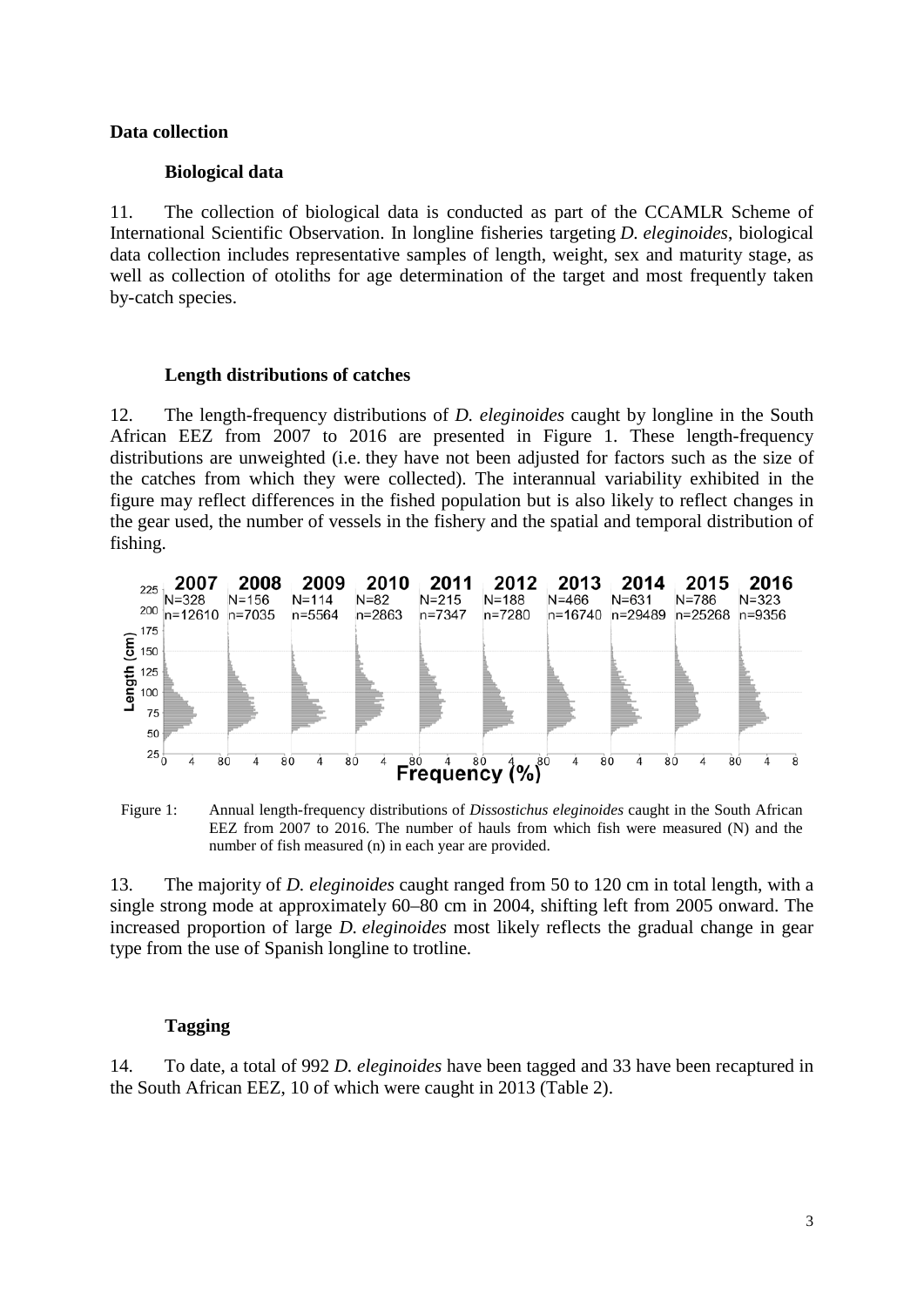|                       | Season |      |      |      |      |      |              |      |  |
|-----------------------|--------|------|------|------|------|------|--------------|------|--|
|                       | 2006   | 2007 | 2008 | 2009 | 2010 | 2011 | 2012         | 2013 |  |
| Tagged                | 94     | 128  | 120  | 140  | 74   | 46   | 136          | 254  |  |
| Recaptured            |        |      | 4    |      |      |      | <sub>0</sub> | 10   |  |
| Required tagging rate |        |      | 3    | 3    |      | К    |              |      |  |

Table 2: The number of individuals of *Dissostichus eleginoides* tagged and recaptured in each year in the South African EEZ. (Data available up to 2013 only.)

15. Only a single tagged fish has been recorded to have moved between the French and South African EEZs and the current management approaches used by France and South Africa do not specifically consider the possibility that these island groups share the same toothfish stock.

# **Life-history parameters**

16. The life history of *D. eleginoides* is characterised by slow growth, low fecundity and late maturity. *Dissostichus eleginoides* are thought to spawn in deep water around sub-Antarctic islands, including in the vicinity of Prince Edward Islands and Crozet Islands.

# **Parameter estimates**

17. There are no specific life-history parameters for *D. eleginoides* in the South African EEZ. However, for the purposes of stock assessment, the parameters estimated by Agnew et al. (WG-FSA-06/53) for this species in Subarea 48.3 have been adopted.

# **Stock assessment status**

18. The status of *D. eleginoides* within the South African EEZ was first assessed in 2002 using an age-structured production model (ASPM) and was last reviewed by the Working Group on Fish Stock Assessment (WG-FSA) in 2007 (see SC-CAMLR-XXVI, Annex 5, Appendix N).

19. However, differences between the reported catch-per-unit-effort (CPUE) and catch-atlength data resulted in uncertainty in the assessment outputs. Thus, an operational management procedure (OMP) approach to address this uncertainty was developed in 2009 (SC-CAMLR-XXVII, Annex 7, paragraphs 6.1 to 6.3).

20. The OMP was not formally adopted by South Africa as a basis for management as only one of the five right holders (licensed to catch 27% of the catch limit) was active in the fishery between 2006 and 2010 and the catch limit was kept at 450 tonnes per annum from 2005 to 2010.

21. A revision of the OMP was attempted in 2011 but was hampered by the fact that the preferred gear type had shifted between 2008 and 2011, from Spanish longline to trotline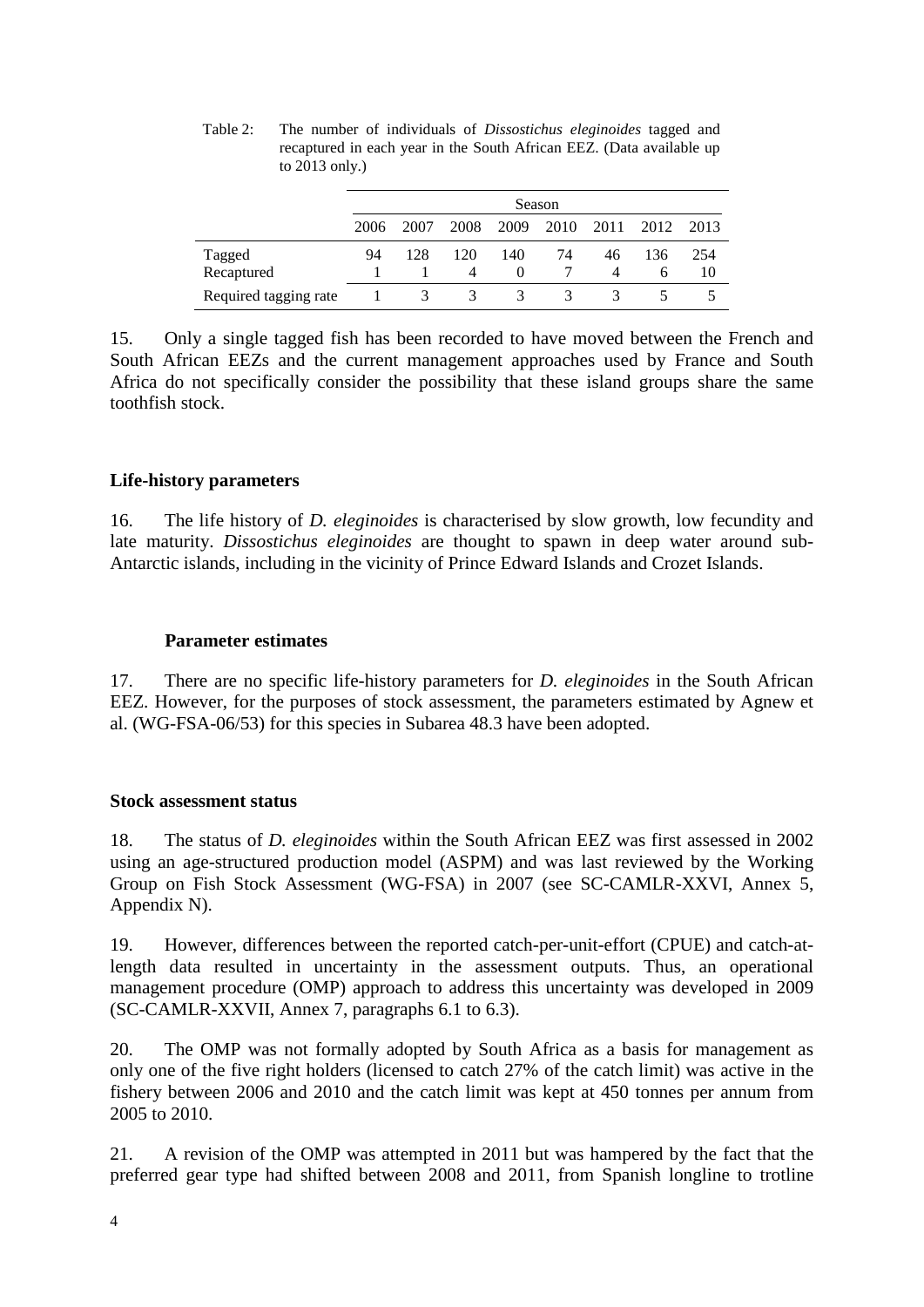gear. In order to standardise the catch rates (CPUE) between gear types, a two-year experiment using a general linear mixed model (GLMM), was initiated in 2012 and a precautionary catch limit of 320 tonnes per annum was set:

- (i) a research allocation of 68.8% of the annual catch limit (220 tonnes per annum) was set aside for collection of catch data from Spanish longline/trotline pairs in 2012 and 2013 with a target of 100 Spanish/trot pairs per year
- (ii) for each Spanish longline set, a trotline must be set within 3 n miles and within a period of one week either before or after the Spanish longline set
- (iii) to compensate for the expected loss of revenue associated with setting Spanish longline gear, vessels were eligible to hold the catch from two further trotline sets against the research allocation.

#### **By-catch of fish and invertebrates**

#### **Fish by-catch**

22. Catch limits for by-catch species groups (macrourids, rajids and other species) are set by South Africa. The catch histories for by-catch species since 2004 are provided in Table 3.

Table 3: Catch history for by-catch species (macrourids, rajids and other species), including number of rajids released alive, in the South African EEZ in the Convention Area, and Area 51 outside the Convention Area. (Source: fine-scale data to 16 September 2015.)

| Season | Reported catch (tonnes) |                |                |              |          |               |          |                |          |               |          |                |          |
|--------|-------------------------|----------------|----------------|--------------|----------|---------------|----------|----------------|----------|---------------|----------|----------------|----------|
|        | <b>Macrourids</b>       |                |                |              |          | Rajids        |          |                |          | Other species |          |                |          |
|        | Area/subarea            |                | Total          | Area/subarea |          | Total         | Number   | Area/subarea   |          |               | Total    |                |          |
|        | 51                      | 58.6           | 58.7           |              | 51       | 58.6          | 58.7     |                | released | 51            | 58.6     | 58.7           |          |
| 2004   | 0                       | $\theta$       | $\theta$       | 0            | $\theta$ | $\theta$      | 0        | $\Omega$       |          | 0             | $\theta$ | $\Omega$       | $\Omega$ |
| 2005   | 0                       | $\theta$       | 0              | 0            | $\theta$ | 0             | 0        |                |          |               |          | 22             | 23       |
| 2006   | $\overline{c}$          |                | 8              | 11           | $\theta$ | $\theta$      | 0        |                |          |               |          | 0              |          |
| 2007   | 15                      | 9              | 22             | 46           | $\Omega$ | $\theta$      | 0        |                |          | ◠             |          | 2              |          |
| 2008   | 2                       | 3              | 5              | 10           | $\theta$ | $\mathcal{O}$ | $\theta$ |                |          |               |          | $\overline{c}$ |          |
| 2009   |                         | 2              |                | 4            | $\theta$ | 0             | $\theta$ | 0              | 381      |               |          |                |          |
| 2010   | 3                       | 3              | $\overline{2}$ | 8            | $\theta$ | 0             | $\theta$ | 0              | 314      |               |          |                |          |
| 2011   | 9                       |                | 3              | 13           | 3        | 0             | 0        | 3              | 421      | 3             |          |                |          |
| 2012   | 3                       | $\overline{2}$ | 12             | 17           | $\theta$ | 0             |          |                | 4        |               |          |                |          |
| 2013   | 9                       | $\overline{2}$ | 18             | 29           |          | 0             | 0        |                |          |               |          | 2              | 3        |
| 2014   | 7                       |                | 18             | 26           | $\theta$ | 0             | 0        |                |          | 2             | 0        | 4              | 6        |
| 2015   | 4                       | $\overline{2}$ | 12             | 18           |          | 0             | 0        |                |          |               |          | 5              | 6        |
| 2016   | 7                       | $\overline{2}$ | 10             | 19           | 1        | 0             |          | $\mathfrak{D}$ |          |               | $\Omega$ | 2              | 3        |

23. The by-catch in the South African EEZ consists predominantly of macrourids, the majority of which are caught in the Subarea 58.7 sector of the EEZ. The maximum catch of 46 tonnes of macrourids, reported in 2007 (Table 3), equates to 21% of the catch of the target species reported in that year.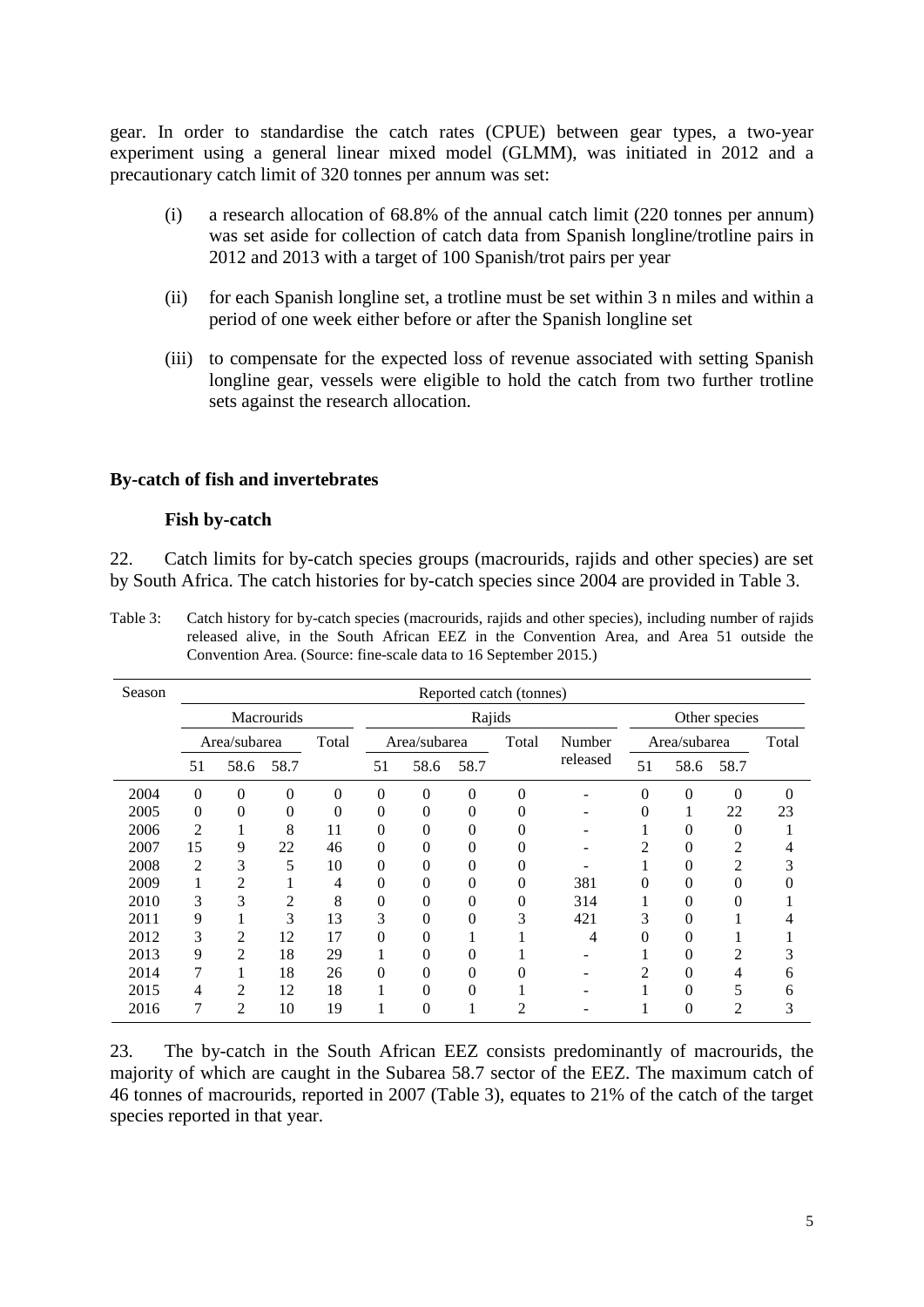24. In 2016, 19 tonnes of macrourids and 1 tonne of rajids were reported from the South African EEZ (Table 3).

# **Invertebrate by-catch including VME taxa**

25. Conservation Measures (CMs) 22-06 and 22-07 do not apply in the South African EEZ and, consequently, there are no vulnerable marine ecosystems (VMEs) or VME Risk Areas designated.

# **Incidental mortality of seabirds and marine mammals**

# **Incidental mortality**

26. There have been no reported incidents of bird mortality reported in the South African EEZ since 2012 when three white-chinned petrel (*Procellaria aequinoctialis*) were reported. Prior to that the only reported incidental mortality was of 43 white-chinned petrels and six yellow-nosed albatross (*Thalassarche chlororhynchos*) in 2004.

27. The level of risk of incidental mortality of birds in the fishery in the South African EEZ at the Prince Edward Islands (in both Subareas 58.6 and 58.7) is considered to be high (category 5) (SC-CAMLR-XXX, Annex 8, paragraph 8.1).

28. While depredation of the catch, particularly by toothed cetaceans, can contribute up to 50% of loss in catch landings, there have been no reports of incidental mortalities of mammals over the past 10 seasons.

# **Mitigation measures**

29. The requirements of CM 25-02 'Minimisation of the incidental mortality of birds in the course of longline fishing or longline fishing research in the Convention Area' apply to this fishery. There is an exemption to the requirement for night setting by achieving the sink rates described in CM 24-02 and subject to a bird by-catch limit. South Africa has applied the mitigation measures recommended by CCAMLR within its EEZ, with the exception of a seasonal closure.

30. South Africa is currently in the planning phase of the development of a marine protected area (MPA) and three restricted areas within its EEZ around the Prince Edward Islands with the aim of reducing the by-catch of birds by the fishery and contributing to the long-term recovery of *D. eleginoides* (Lombard et al., 2007).

# **Ecosystem implications and effects**

31. There is no formal evaluation available for this fishery.